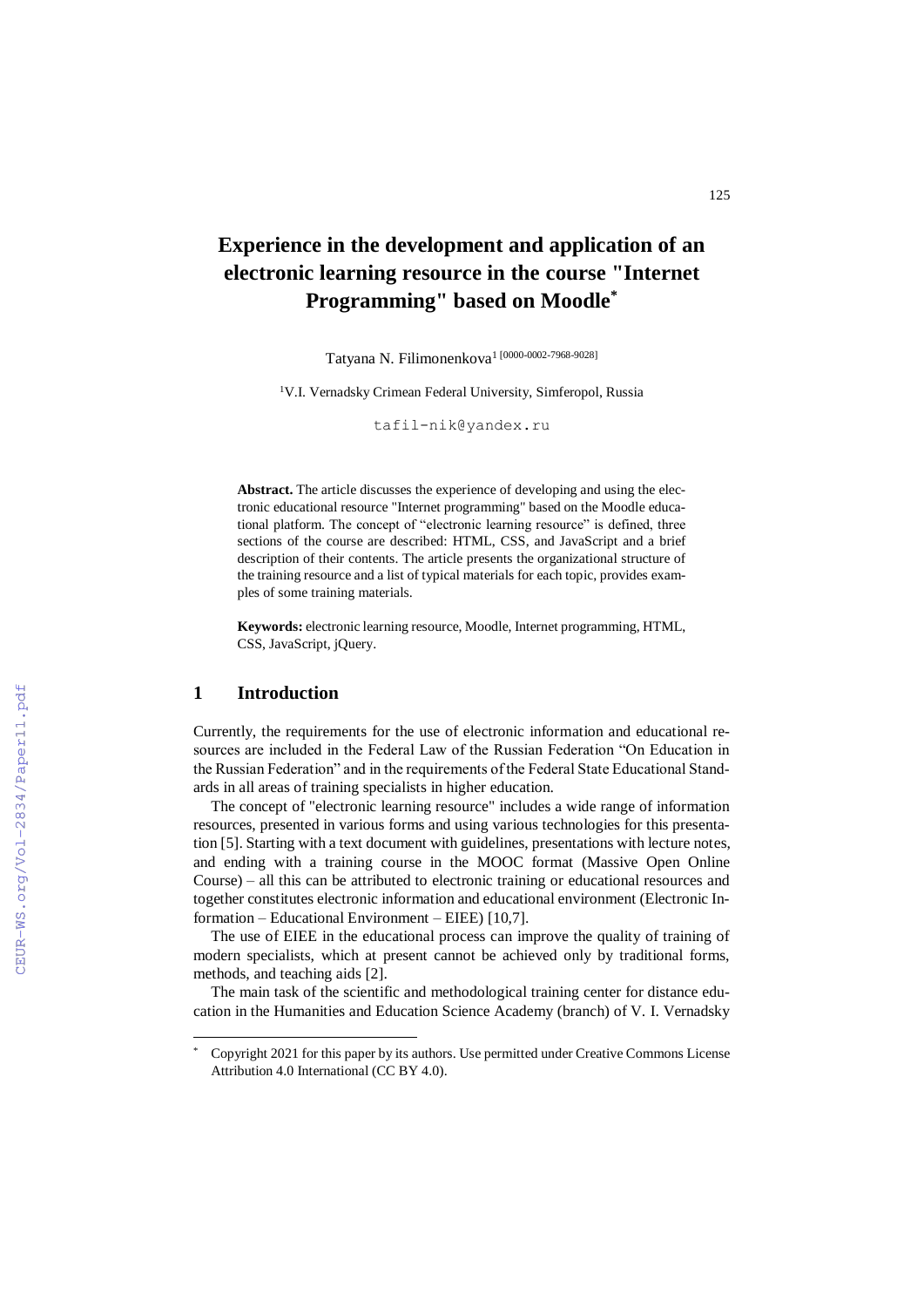Crimean Federal University in Yalta is the introduction of electronic learning resources into the educational process [7]. The electronic educational environment of the distance education center is implemented in the Moodle learning management system [9].

Consider the experience of creating and using an electronic learning resource in the course "Internet programming". The course "Internet programming" is studied by students in the direction of preparation 09.03.03 "Applied Informatics" in the third year. This electronic learning resource is certified by an expert commission and is included in the register of the electronic educational resources of V. I. Vernadsky Crimean Federal University. In periodicals, one can often find a description of the experience of using online courses in various academic courses [3], as well as the principles of the formation of the content of an educational electronic resource [12].

## **2 HTML and CSS as basic tools for creating web resources**

The course consists of 10 sections corresponding to 10 topics. The introductory part of the course contains all the formal data following the requirements for such training resources: metadata of the electronic educational resource, the glossary of the course, the work program of the course, links to the information support of the course, guidelines for organizing independent work.

The course material is divided into three sections (modules), each of which includes several topics.

The first section is devoted to the basics of Internet programming - the markup language for hypertext documents - HTML. This section examines the basic tag constructions that originally existed and defined the layout of a web document: font formatting tags, paragraph formatting tags, tags for creating and managing hyperlinks on the page, designed to go to other pages of the site and inside the same page, tags for placing graphics and creating tables and forms. We study not only tags but also their attributes using specific examples. The materials in this section also introduce new tags that have been introduced in the latest version of the markup language - HTML5. This includes information about semantic tags that define the logical layout of a web page or its structural elements, such as <section>, <header>, <nav>, <footer>, <hgroup>, <figure>, <article>, <aside> and others, as well as tags for including multimedia resources in web documents:  $\langle \text{audio}\rangle$  and  $\langle \text{video}\rangle$  and the  $\langle \text{canvas}\rangle$  tag, which defines the area with the ability to draw using scripts.

The training material discusses all the additional features that are included in the functionality and appearance of such a web page object as a form - the main element of user interaction with an Internet resource.

These are elements such as fields for selecting a date and its elements, fields for selecting and setting time, widgets for choosing colors, input fields for phone numbers, and email addresses. Such an attribute of form objects as "placeholder" allows you to specify the text of a hint about the purpose of the input field, the attribute "required" defines the form field as required. In this way, students are introduced to the basic web page layout tools that are available in HTML5.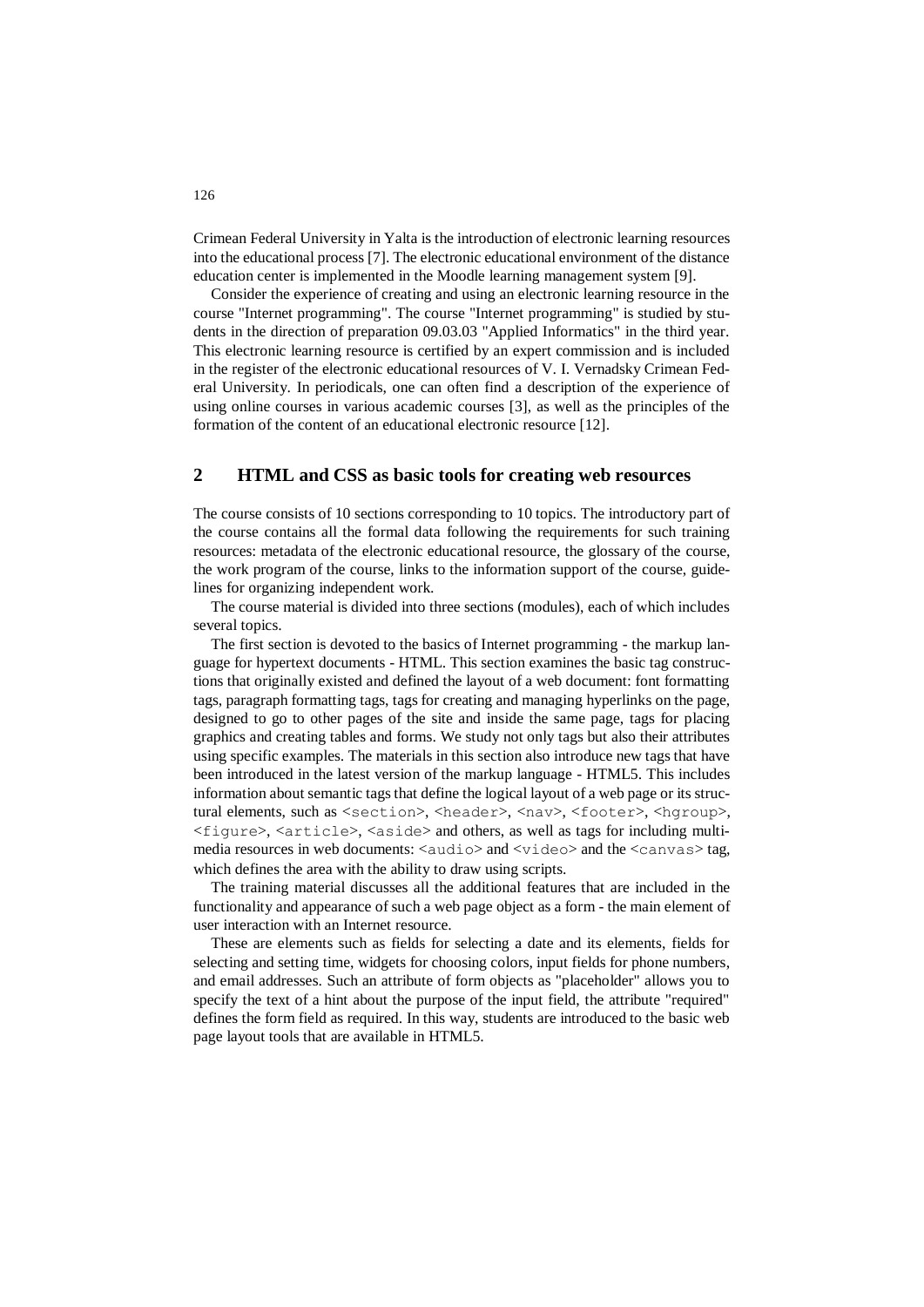In the second section of the Internet programming course, which is studied over several topics, students get acquainted with the formal language for the appearance of a web page - CSS (Cascading Style Sheets) and the features that its latest version of CSS3 provides. CSS is a formal language based on finding a specific element of a web page and setting its properties to specific values. So-called selectors are used to searching for page elements. The selector tells the browser which page element to apply the style to. Any HTML tag can act as a selector, for example,  $\langle h1 \rangle$ ,  $\langle p \rangle$ ,  $\langle u1 \rangle$ , etc. There are selectors for the attribute "class", which is set when marking up the page element, for example,  $\langle p \rangle$  class = "par">, or by identifier, for example,  $\langle \text{div} \rangle$  id = "block1">. Some universal selectors access all elements of a web page, contextual, child, and attribute selectors. Pseudo-class selectors are used to selecting page elements that are difficult or impossible to access with the help of other selectors. Examples of such selectors can be hyperlinks (:link) or elements that are currently under the mouse cursor (:hover), as well as children of other selectors, for example, a specific table cell or list line.

After assigning the selector to which you want to apply to format, the parameters and their values are set. Selector formatting rules can include properties such as color, background, borders, size, and other options for displaying an element in the browser.

The course includes training materials on the properties and rules of CSS, which became available in CSS3, which provides a modern level of development of the style of web pages. These include such features as displaying rounded corners of page elements, creating gradient fills, transparency, and shadows for both blocks and text. A mandatory requirement for a modern site is its adaptability, i.e. adequate display on screens with any available resolution, ranging from typical smartphones, tablets, and ending with widescreen desktop computers (desktop personal computers). The @media rule is responsible for this. This rule allows you to specify the media type and those changes to CSS properties that should be applied to page elements when displayed on different devices.

The materials presented in the electronic training resource not only provide theoretical information but also give practical examples of using both the markup language and CSS, analyze typical typesetting techniques using both the block model and other modern web programming tools.

The following are examples of CSS training material for implementing a flexible layout.

The flexExample.html file contains the following code:

```
<!DOCTYPE html>
<html lang="ru">
<head>
     <meta charset="UTF-8">
     <title>Flex template</title>
     <link rel="Stylesheet" href="css/styleFlex.css">
</head>
<body>
```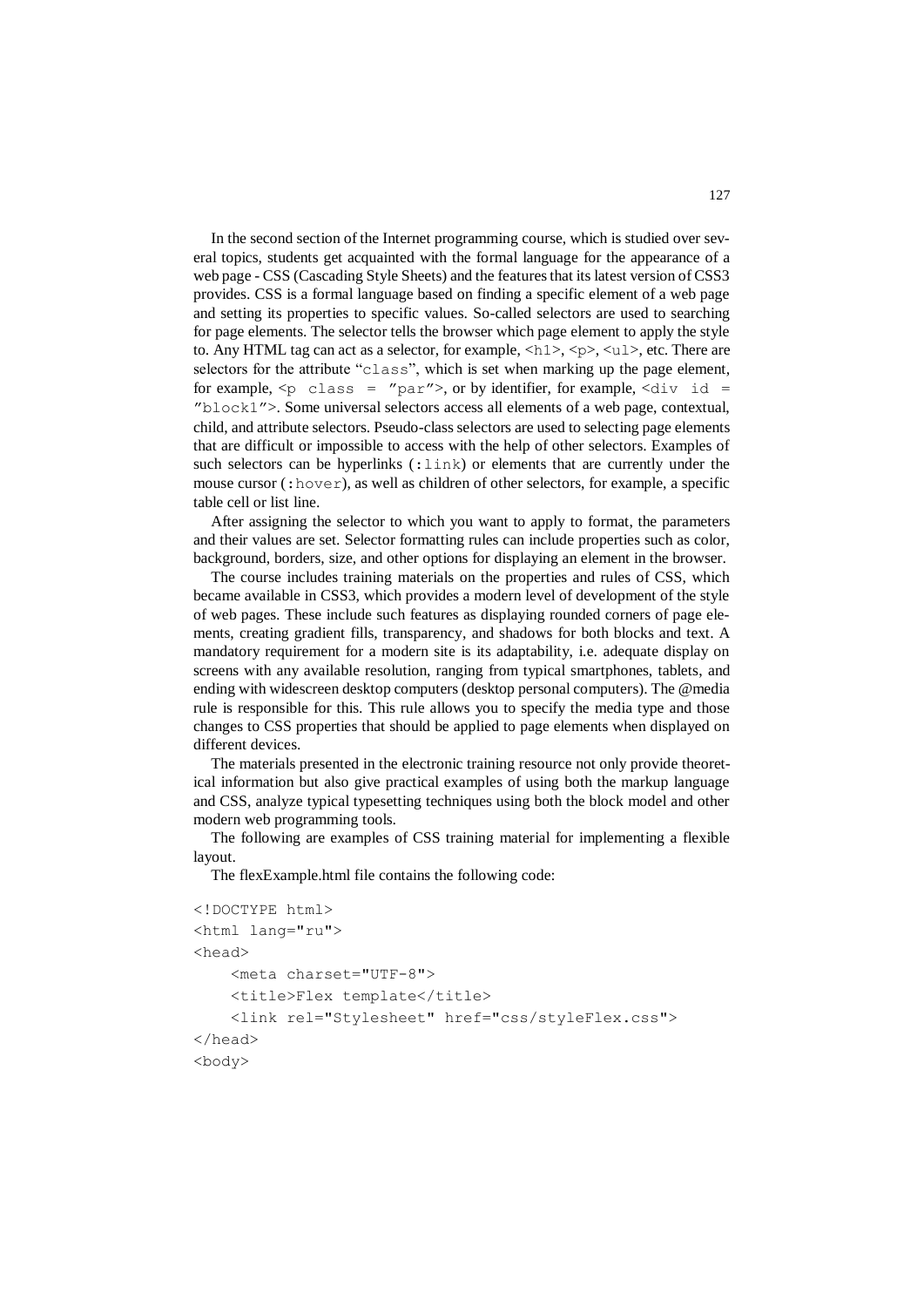```
 <header class="main-header"> <h1>Site title </h1>
     </header>
     <nav class="main-nav">
         \langle \text{ul}\rangle <li><a href="#">Services</a></li>
               <li><a href="#">Portfolio</a></li>
               <li><a href="#">Contacts</a></li>
         \langle/ul>
    \langle/nav\rangle <main class="main-content">
          <div class="main-left">Contents 1</div>
          <div class="main-right">Contents 2</div>
    \langle/main\rangle<footer class="main-footer">Copyright&copy;</footer>
</body>
\langle/html>
```

```
The contents of the styleFlex.css file:
```

```
:root{
     height: 100%; }
body{
     background: #ddd;
     font-family: Verdana, Geneva, Tahoma, sans-serif;
     margin: 0;
     min-height: 100%;
     display: flex;
    flex-direction: column; }
.main-nav li{
     width:180px;}
.main-nav a{
     text-decoration:none;
     color: black;
     font-size:18px;
     font-weight:600;
     color:#00a9d9; }
.main-nav a:hover{
     text-decoration:underline; }
.main-nav ul{
```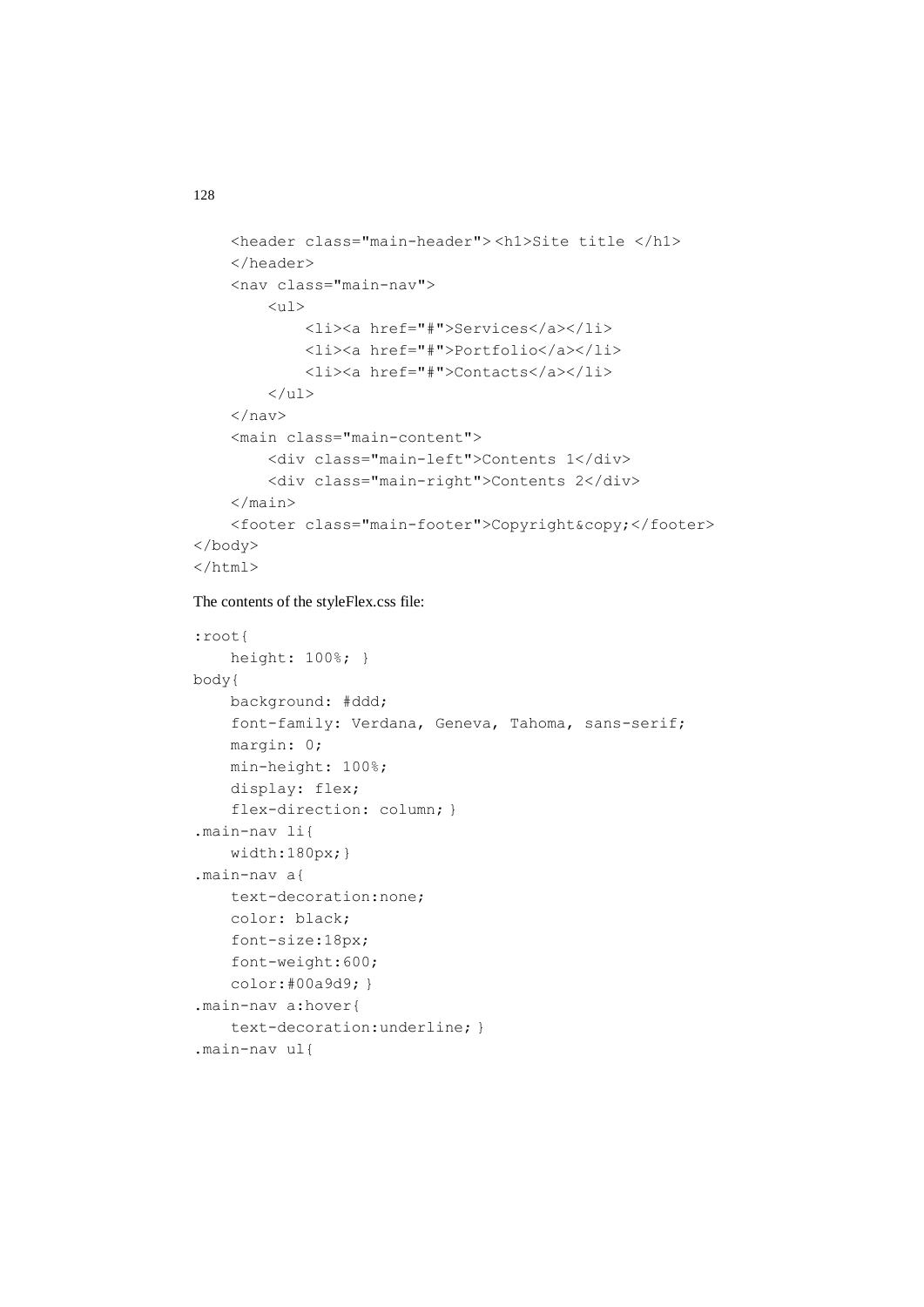```
 list-style: none;
     display:flex;
     order:-1;
     flex-direction:row-reverse;
    justify-content: right; }
.main-header{
    background: #b61e32;
    padding:10px;
     order: 1;
    height:20vh; }
.main-content{
    background: #f7ce28;
    min-height:60vh;
    padding:10px;
    order:2;
     display:flex;
     flex-direction: row;
     justify-content:space-evenly; }
.main-left{
    background: aqua;
    padding:10px;
     width:35%;
    margin-right: 30px; }
.main-right{
    background:cornsilk;
    padding:10px;
    width:65%; }
.main-footer{
    background: #abc999;
    padding:10px;
     order:3;
     text-align:center; }
```
The view of the web page in the browser window is shown in Fig. 1.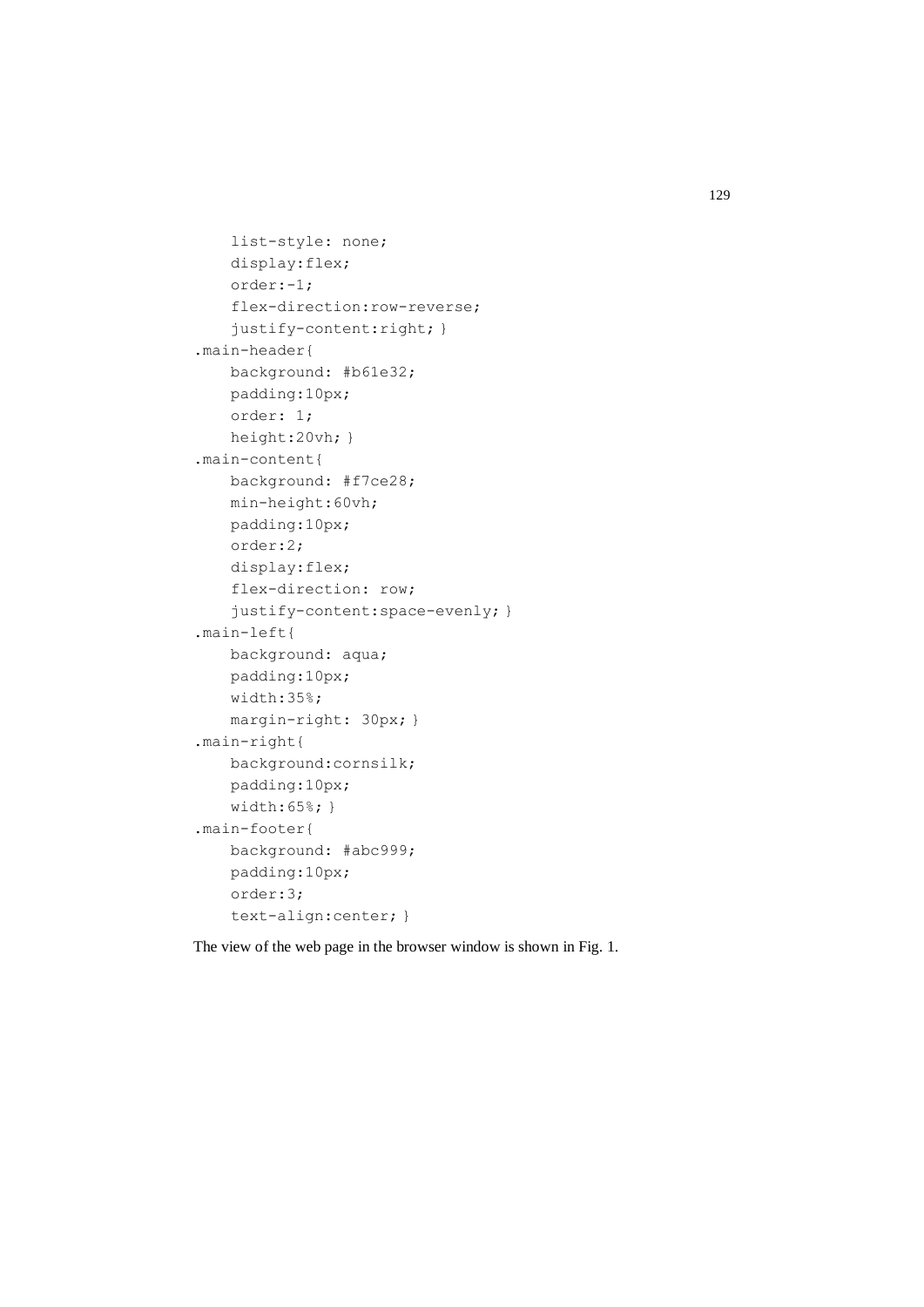

**Fig. 1.** Example of a flexible layout of a web page

## **3 JavaScript programming language**

The third module of the "Internet Programming" course is devoted to the study of the JavaScript programming language [8]. Currently, JavaScript is the main scripting language when developing the interface of the client-side of the website. Using JavaScript, interactive elements are created, such as menus, form processing scripts, slide shows, and others. Its widespread use is also dictated by the fact that all modern browsers support it. Using JavaScript in developing the site, the programmer can be sure that the script will execute in any browser. JavaScript is a multi-paradigm programming language and supports paradigms such as functional, procedural, and object-oriented.

The electronic educational resource includes topics such as the basics of programming in JavaScript. The basic syntax of the language is based on the programming language C and C ++. Students study the technology of working with variables, basic arithmetic operations, the use of a library with mathematical functions, the basic algorithmic design: if..else statement., switches, and loops. Also, they get acquainted with the predefined language objects: Object, Array, Boolean, Date, Function, Math, Number - and methods for using them.

A separate topic in this section is devoted to the object model of the JavaScript programming language. It is called the DOM (Document Object Model) and provides an application programming interface or application programming interface (API) for HTML and XML documents. It defines the logical structure of web documents and how to interact with them. The entire model of the web page is included in the object model: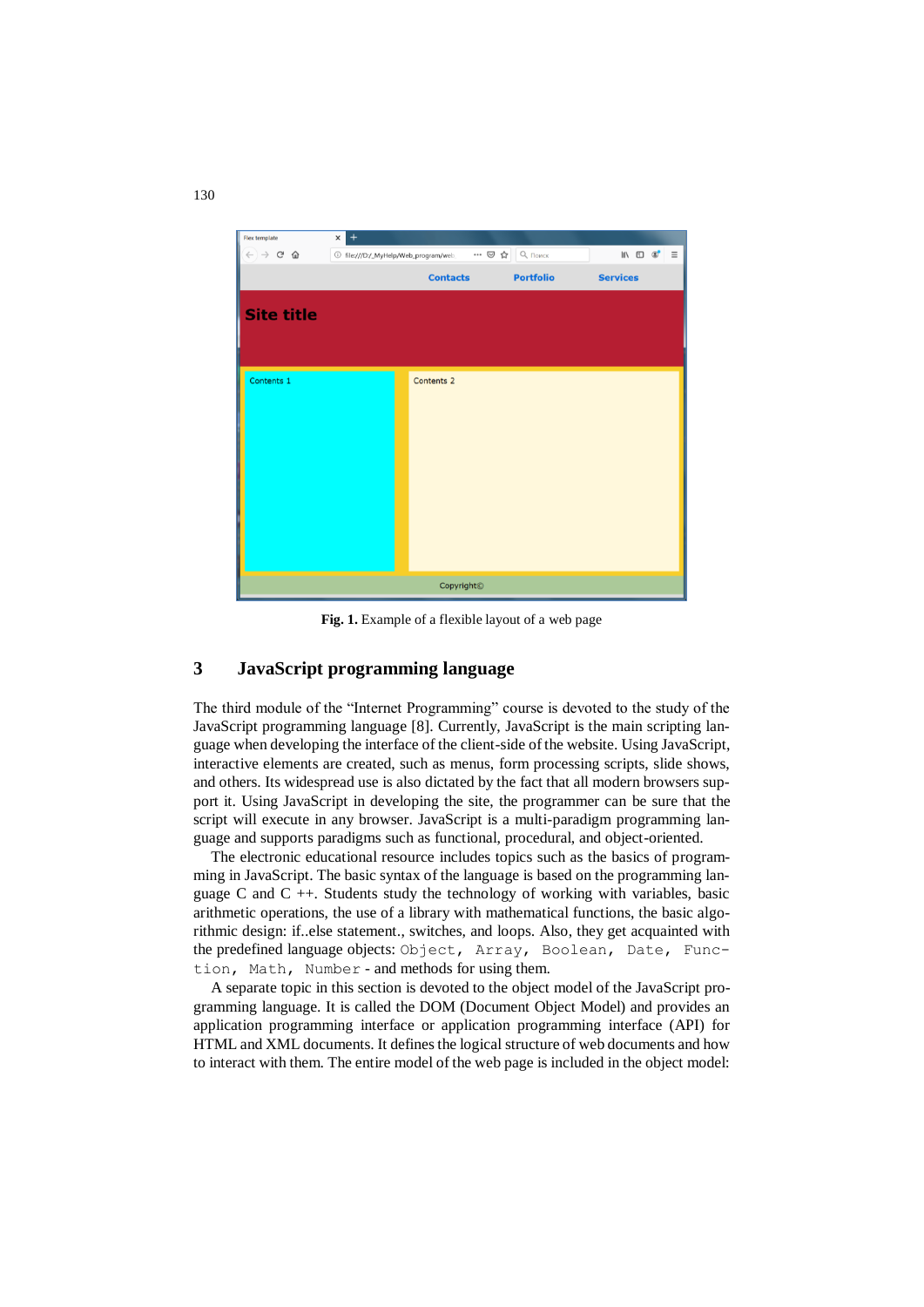tables, links, graphic images, etc., access to these objects is carried out through the global variable document [8]. This object is used to retrieve, modify, or add content to an HTML document and to process events in this document. The functions of accessing the web page object are studied: getElementById, getElementsBy-ClassName, getElementByName, querySelectorAll, querySelector.

The theoretical material is accompanied by a large number of examples of program code that implements typical tasks. Below is the code for organizing a slide show on a web page:

```
<!DOCTYPE html>
<html lang="ru">
<head>
     <meta charset="UTF-8">
     <style>
         #slide {
              box-shadow: rgb(150, 150, 150) 10px 10px 
10px;
          }
     </style>
    <title>Button Slide Show</title>
</head>
<body>
     <div align='center'>
         <h3>Slide Show</h3>
         <img id="slide" src="img/crimea1.jpg" width="600" 
height="400">
        p <button onclick="show(-1);">
                  </button> 
              <button onclick="show(+1);">
              </button>
        \langle/p>
    \langle/div\rangle <script>
         var URLs = new Array('img/crimea3.jpg', 'img/cri-
mea4.jpg',
              'img/crimea5.jpg', 'img/crimea6.jpg', 
'img/crimea8.jpg',
              'img/crimea9.jpg', 'img/crimea10.jpg', 
'img/crimea11.jpg', 'img/crimea1.jpg');
```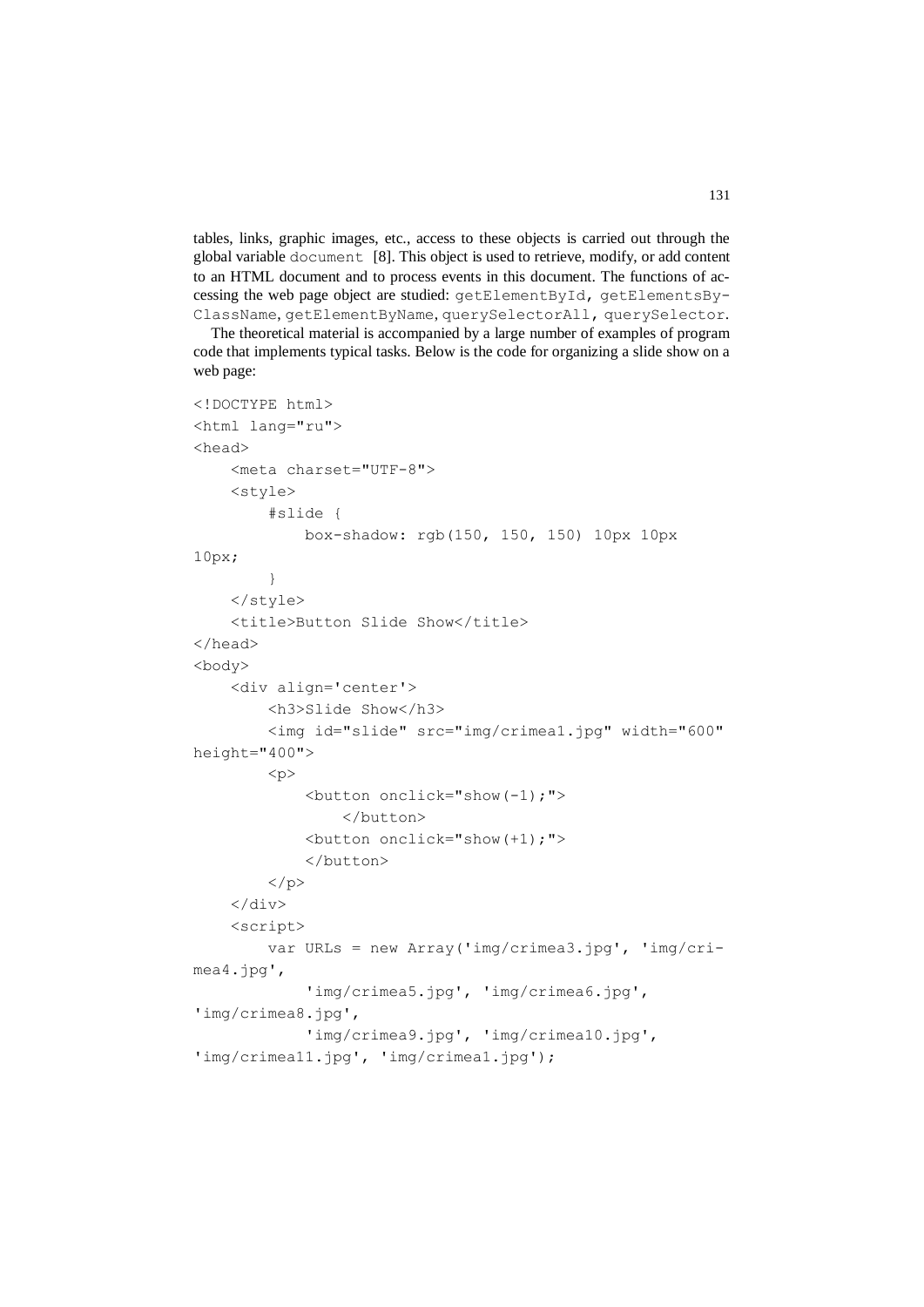```
 var currentImage = 0;
         function show(direction) {
             currentImage += direction;
             if (currentImage == URLs.length)
                currentImage = 0;
            if (currentImage == -1)
                currentImage = URLs.length - 1; document.getElementById('slide').setAttrib-
ute('src', URLs[currentImage]);
         }
     </script>
</body>
</html>
```
This module includes the topic of considering algorithms and solutions to typical web programming tasks: placing a running clock, calendar, programming an online calculator, creating and processing a cascading menu on a page. Below is the text of the script that creates the table on the page.

```
<!DOCTYPE html>
<html lang="ru">
<head>
     <meta charset="UTF-8">
     <title>JavaScript Table</title>
     </head>
<body>
     <div id="wrapper">
         <script>
             var str = '<table border="1px" width="30%">';
            for (var i = 1; i < 10; i++) {
                str += '\langle tr \rangle;
                for (var j = 1; j < 10; j++) {
                     str += '<td>';
                    str += i * j;str += '</td>';
 }
                str += \cdot '</tr>';
 }
```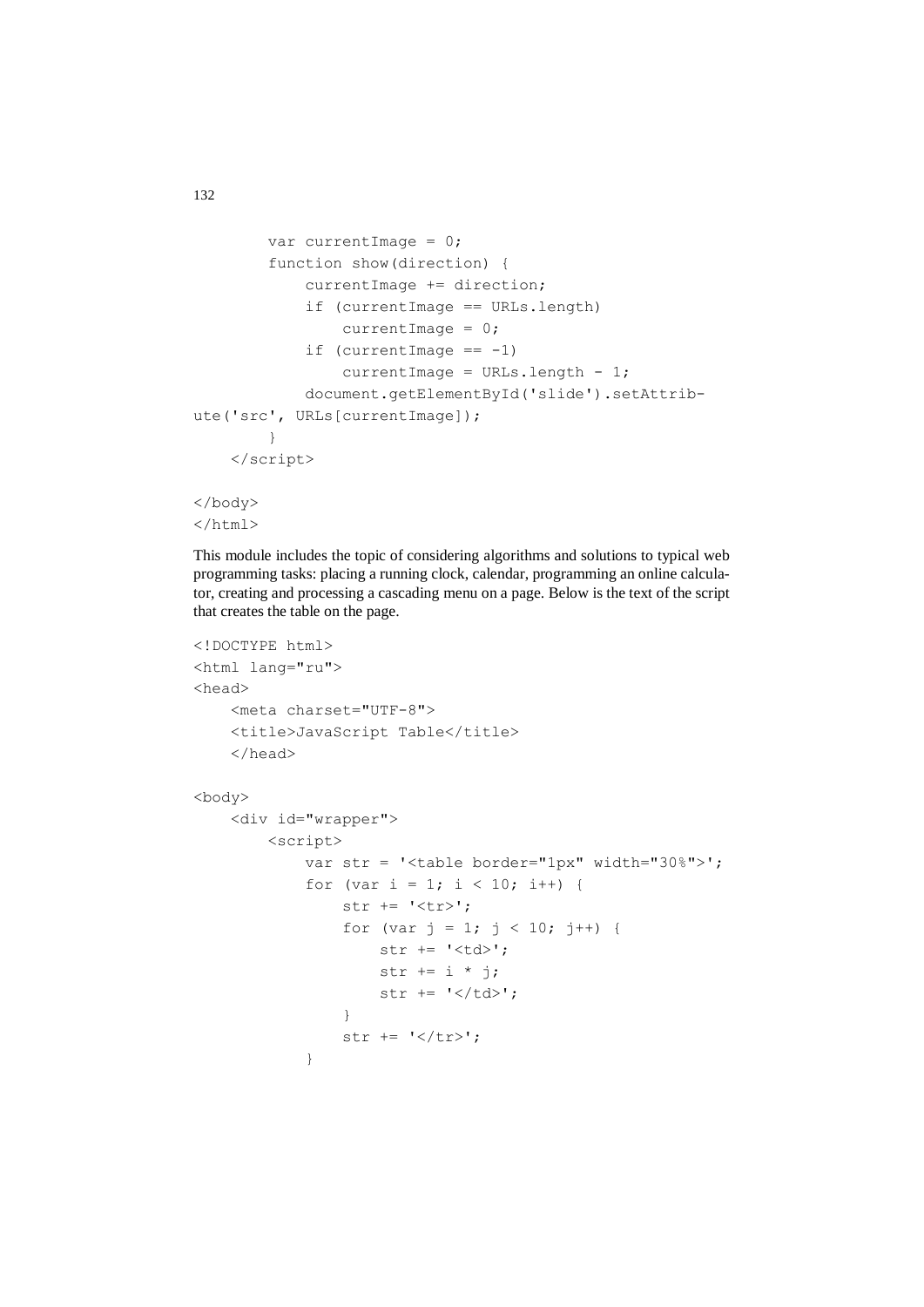```
str += '</table>';
            var el = document.getElementById('wrapper');
             el.innerHTML = el.innerHTML + str;
         </script>
     </div>
</body>
```

```
</html>
```
Currently, a large number of JavaScript libraries have been created. One of the most popular is the jQuery library. The study of techniques for working with this library, namely: connection and application are also considered in the framework of this learning resource.

## **4 The organizational structure of electronic educational resource**

Typical content for each topic includes the following sections:

- a description of the topic, including a summary of the main issues, addressed in it;

- A glossary or dictionary of highly specialized terms that are first introduced to teaching people when studying this topic. The terms and their interpretation are given, including, if required, translation into a foreign language and examples;

- a lecture on the topic, including theoretical information, syntactic rules, and semantic interpretation of the constructions of the markup language HTML or CSS, the programming language JavaScript, examples of their use.

- laboratory work, in which students are invited to complete a practical task on a particular topic of the course; consolidate the received theoretical information and practice practical skills;

- a list of literary sources or links to Internet resources on the topic;

- questions for self-testing and independent work

An example of the presentation of training material is shown in Fig. 2.

The system for setting up training materials allows you to place them in various formats: lectures, assignments, pdf documents, presentations, videos, and graphics [6]. In addition to the standard sections of its description and glossary, each topic includes a lecture, a description of laboratory work, or a practical lesson. As a rule, it includes a presentation with lecture notes, a list of references, questions for self-examination, and independent work.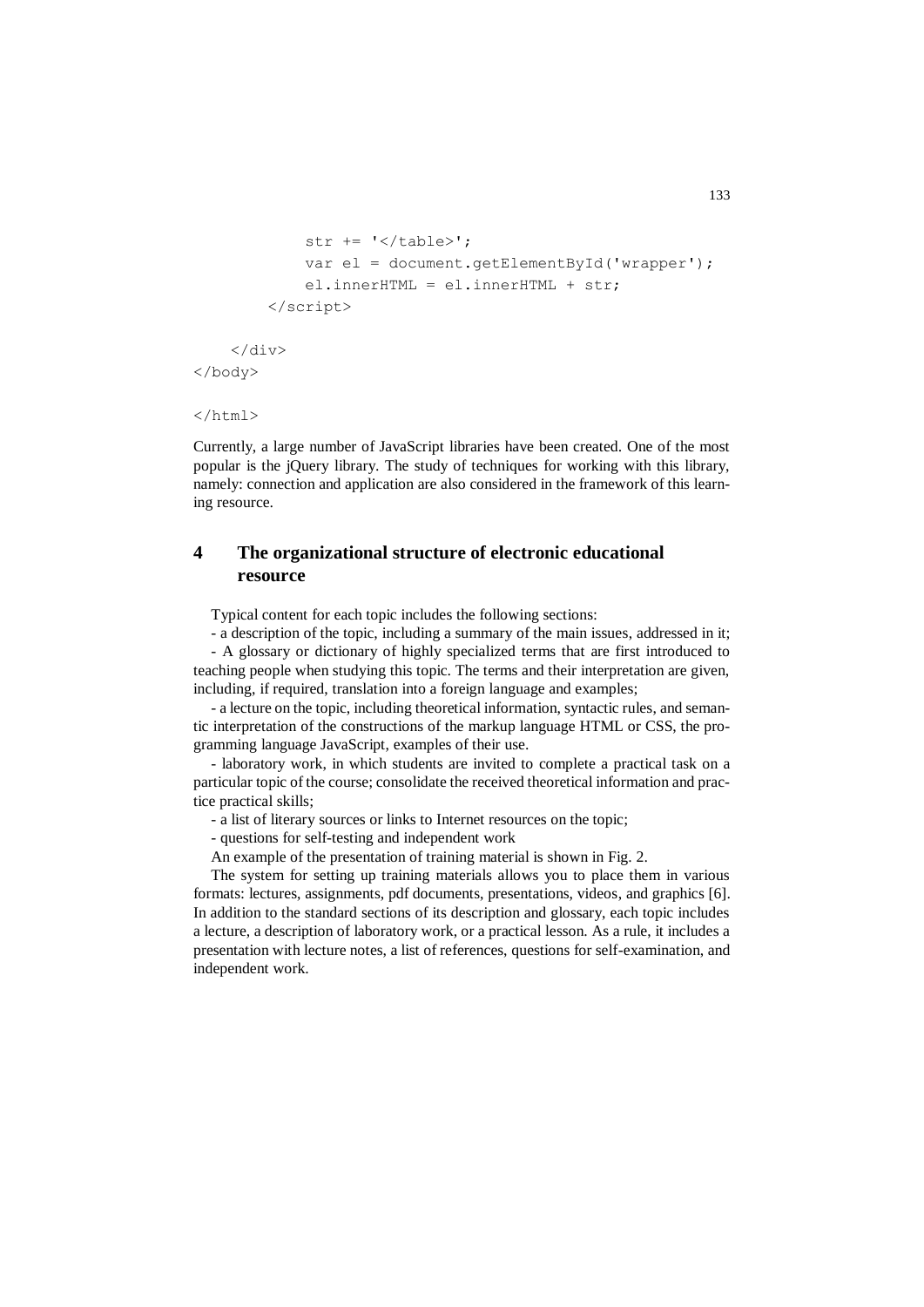

**Fig. 2.** List of sample materials for each course topic

In the process of training, students are invited to pass three tests that complete the study of the corresponding section of the course: HTML, CSS, JavaScript. Modern technologies for assessing learning outcomes can be found in the article [11]. The article notes the benefits of using the Moodle electronic platform for conducting the assessment procedure. As an example, you can get acquainted with the materials outlined in [9]. The flexible system for setting up test tasks offered by Moodle allows you to group random questions of the test in the process of passing it, adjust the number of attempts, test time, and other parameters. The test questions bank contains more than 120 different tasks.

The course "Internet programming" provides a course project and an exam. Typical topics of course projects and guidelines for its implementation are also included in the electronic educational resource. The assessment fund also includes questions for exam preparation. In the final part of the course, students are invited to undergo final testing. The final test consists of 25 questions in all sections of the course. The data of the test results of all tests and especially the final one are taken into account in the final assessment of the student in the exam and significantly affect the assessment of the course.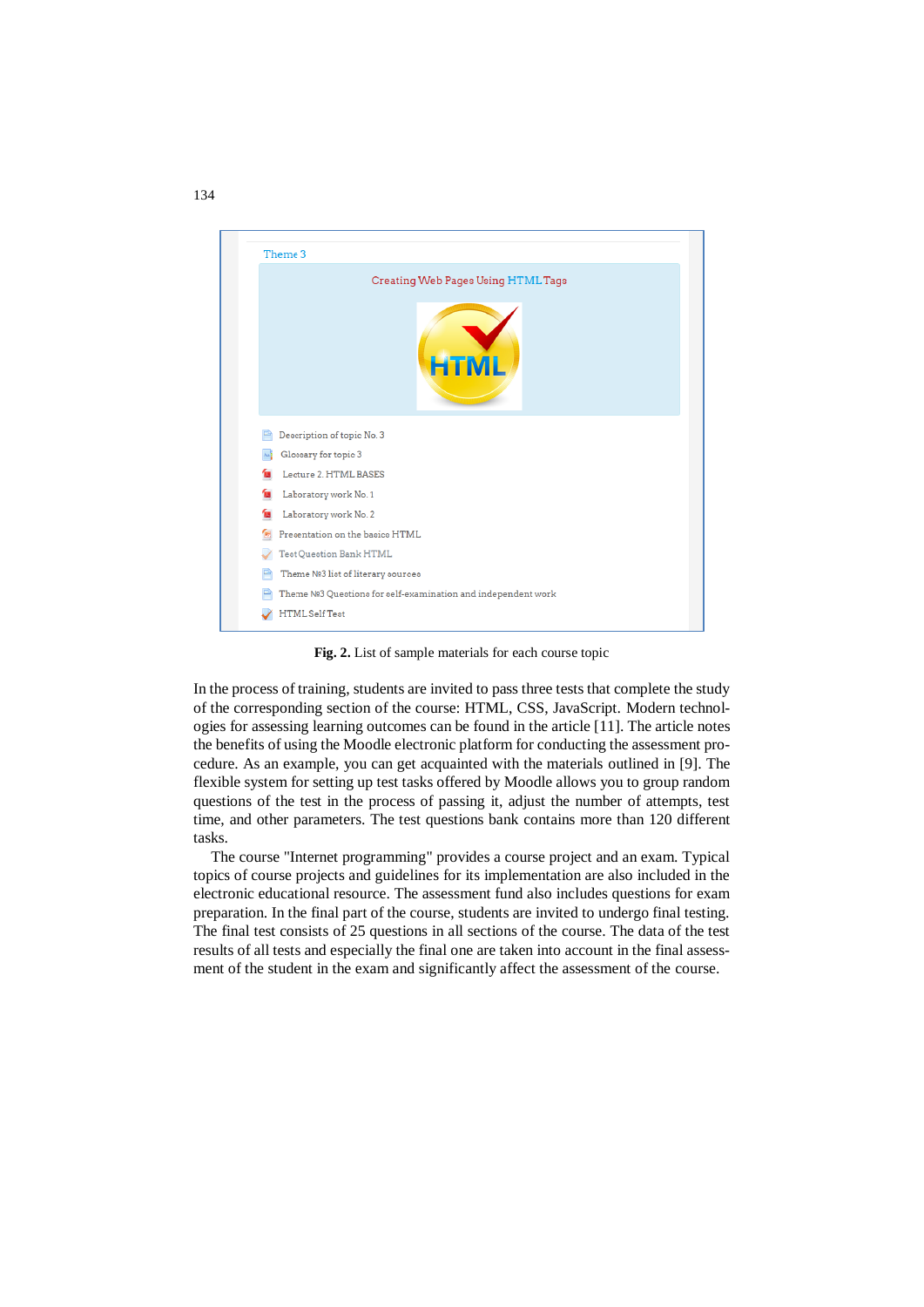#### **Conclusion**

The presentation of electronic educational resources in the Moodle system has another significant advantage - it allows you to quickly maintain the course information in an up-to-date form, which is very important for such a dynamically developing field of programming as web programming [4]. The e-learning resource "Internet programming" is actively used in the learning process of both full-time and part-time students.

In conclusion, I would like to note that the new educational standards of higher education in the Russian Federation expand the scope of an educational institution towards the formation of electronic information and the educational environment. Thus, the teacher gets additional opportunities for a creative approach to the organization of the educational process, which contributes to the development of the professional competencies of modern specialists.

#### **References**

- 1. Ivanov A.V. Review of information technologies and their importance in the educational directory of education. RUDN Journal of Informatization of Education, 15 (1), pp. 107-113. (In Russian) DOI 10.22363/2312-8631-2018-15-1-107-113
- 2. K.Yu. Androsov, G.F. Golubeva, E.V. Spasennikova Prospects for the development of digital education and mass open online courses in the assessments of teachers and students. [Ergo design.](https://bstu.editorum.ru/en/nauka/journal/92/view) [Vol. 2019 N 4 \(6\),](https://bstu.editorum.ru/en/nauka/issue/1982/view) pp. 214-222 (In Russian.) DOI:10.30987/2619-1512-2019- 2019-4-214-222
- 3. Konnova L. P., Lipagina L. V., Postovalova G. A., Rylov A. A., Stepanyan I. K. Adaptive online course in mathematics: the experience of designing and implementation. Business. Education. Law, 2020, no. 1, pp. 436–446. (In Russian) DOI: 10.25683/VOLBI.2020.50.161
- 4. Kruglyk V.S., Osadchyi V.V. Developing Competency in Programming among Future Software Engineers. Integratsiya obrazovaniya = Integration of Education. 2019; 23(4), pp.587- 606. (In Russian.) DOI: 10.15507/1991-9468.097.023.201904.587-606
- 5. Krylova E. A. Blending learning in higher education, Tomsk State Pedagogical University Bulletin, 2020, Vol. 1 (207), pp. 86-93 (In Russian) DOI: 10.23951/1609-624X-2020-1-86- 93
- 6. Makhmutova M.V., Senicheva E.I., Akimova O.A. Technology for the development and use of electronic educational resources in the educational process of a university. Open Education. 2019;23(6):50-58. (In Russian.) DOI: 10.21686/1818-4243-2019-6-50-58
- 7. N. Mamgain, A. Sharma and P. Goyal Learner's perspective on video-viewing features offered by MOOC providers: Coursera and edX, 2014 IEEE International Conference on MOOC, Innovation and Technology in Education (MITE), Patiala, 2014, pp. 331-336. DOI: [10.1109/MITE.2014.7020298](https://doi.org/10.1109/MITE.2014.7020298)
- 8. Russ Ferguson Beginning JavaScript.The Ultimate Guide to Modern JavaScript Development // Ocean, NJ, USA, 2019, 206p. ISBN-13 (electronic): 978-1-4842-4395-4 DOI: 10.1007/978-1-4842-4395-4
- 9. Shagilova E.V. Architecture and implementation of online testing to check solutions to Olympiad programming problems. Vestnik of Don State Technical University. 2018;18(2):214-222. (In Russian.) DOI: 10.23947/1992-5980-2018-18-2-214-222
- 10. Shtanko M. A. Electronic learning as a modern educational resource. Business. Education. Law, 2019, no. 2, pp. 445–449. (In Russian) DOI: 10.25683/VOLBI.2019.47.245